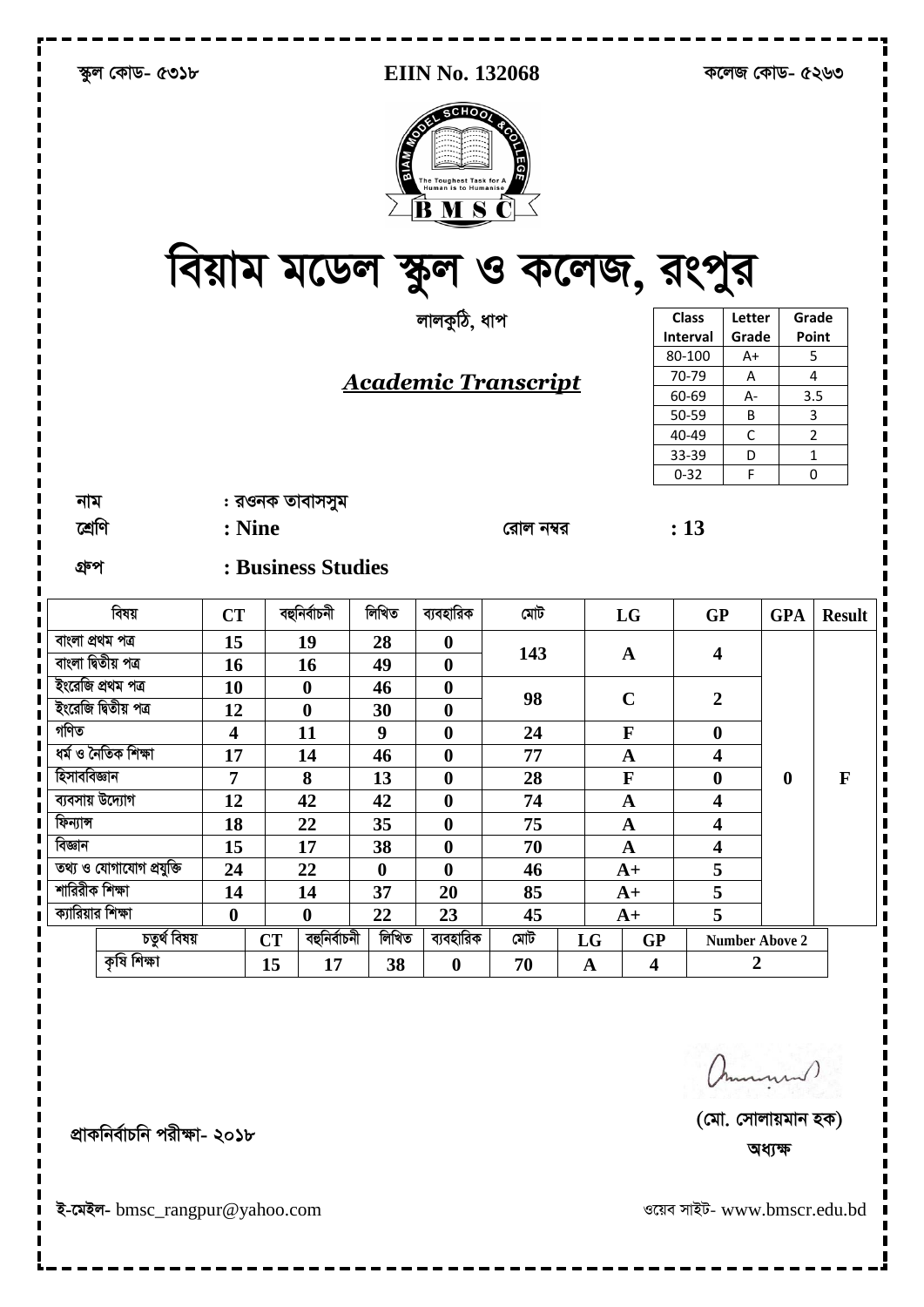|                      | স্কুল কোড- ৫৩১৮          |                         |                                 |                | <b>EIIN No. 132068</b>                                       |      |           | কলেজ কোড- ৫২৬৩ |                |                                 |                       |                  |                |
|----------------------|--------------------------|-------------------------|---------------------------------|----------------|--------------------------------------------------------------|------|-----------|----------------|----------------|---------------------------------|-----------------------|------------------|----------------|
|                      |                          |                         | বিয়াম মডেল স্কুল ও কলেজ, রংপুর | <b>MAIB</b>    | <b>CONFERENCE</b><br>The Toughest Task for<br><b>MS</b><br>B | LEGE |           |                |                |                                 |                       |                  |                |
|                      |                          |                         |                                 |                | লালকুঠি, ধাপ                                                 |      |           |                |                | <b>Class</b><br><b>Interval</b> | Letter<br>Grade       | Grade<br>Point   |                |
|                      |                          |                         |                                 |                |                                                              |      |           |                |                | 80-100                          | $A+$                  |                  | 5              |
|                      |                          |                         |                                 |                |                                                              |      |           |                |                | 70-79                           | Α                     |                  | 4              |
|                      |                          |                         |                                 |                | <b>Academic Transcript</b>                                   |      |           |                |                | 60-69                           | A-                    | 3.5              |                |
|                      |                          |                         |                                 |                |                                                              |      |           |                |                | 50-59                           | B                     |                  | 3              |
|                      |                          |                         |                                 |                |                                                              |      |           |                |                | 40-49                           | C                     |                  | $\overline{2}$ |
|                      |                          |                         |                                 |                |                                                              |      |           |                |                | 33-39                           | D                     |                  | 1              |
|                      |                          |                         |                                 |                |                                                              |      |           |                |                | $0 - 32$                        | F                     |                  | 0              |
| নাম                  |                          |                         | : তাসনিম তাবাসসুম               |                |                                                              |      |           |                |                |                                 |                       |                  |                |
| শ্ৰেণি               |                          | : Nine                  |                                 |                |                                                              |      | রোল নম্বর |                |                | : 16                            |                       |                  |                |
| গ্ৰুপ                |                          |                         | : Business Studies              |                |                                                              |      |           |                |                |                                 |                       |                  |                |
|                      | বিষয়                    | <b>CT</b>               | বহুনিৰ্বাচনী                    | লিখিত          | ব্যবহারিক                                                    |      | মেট       |                | LG             | <b>GP</b>                       |                       | <b>GPA</b>       | <b>Result</b>  |
| বাংলা প্ৰথম পত্ৰ     |                          | 14                      | 14                              | 16             | $\boldsymbol{0}$                                             |      | 107       |                | B              | 3                               |                       |                  |                |
| বাংলা দ্বিতীয় পত্ৰ  |                          | 17                      | 11                              | 35             | $\boldsymbol{0}$                                             |      |           |                |                |                                 |                       |                  |                |
| ইংরেজি প্রথম পত্র    |                          | 10                      | $\boldsymbol{0}$                | 34             | $\boldsymbol{0}$                                             |      | 63        |                | $\mathbf{F}$   | $\boldsymbol{0}$                |                       |                  |                |
| ইংরেজি দ্বিতীয় পত্র |                          | 8                       | $\boldsymbol{0}$                | 11             | $\boldsymbol{0}$                                             |      |           |                |                |                                 |                       |                  |                |
| গণিত                 |                          | 1                       | $\overline{7}$                  | 3              | $\boldsymbol{0}$                                             |      | 11        |                | $\mathbf{F}$   | $\boldsymbol{0}$                |                       |                  |                |
| ধৰ্ম ও নৈতিক শিক্ষা  |                          | 16                      | 12                              | 28             | $\boldsymbol{0}$                                             |      | 56        |                | B              | 3                               |                       |                  |                |
| হিসাববিজ্ঞান         |                          | 6                       | $\boldsymbol{9}$                | $\overline{7}$ | $\boldsymbol{0}$                                             |      | 22        |                | $\mathbf F$    | $\boldsymbol{0}$                |                       | $\boldsymbol{0}$ | $\mathbf{F}$   |
| ব্যবসায় উদ্যোগ      |                          | 8                       | 19                              | 19             | $\boldsymbol{0}$                                             |      | 41        |                | $\mathbf C$    | $\overline{2}$                  |                       |                  |                |
| ফিন্যান্স            |                          | $\overline{\mathbf{4}}$ | 13                              | 6              | $\boldsymbol{0}$                                             |      | 23        |                | $\mathbf F$    | $\boldsymbol{0}$                |                       |                  |                |
| বিজ্ঞান              |                          | 17                      | 14                              | 16             | $\boldsymbol{0}$                                             |      | 47        |                | $\overline{C}$ | $\overline{2}$                  |                       |                  |                |
|                      | তথ্য ও যোগাযোগ প্রযুক্তি | 22                      | 19                              | $\bf{0}$       | $\boldsymbol{0}$                                             |      | 41        |                | $A+$           | 5                               |                       |                  |                |
| শারিরীক শিক্ষা       |                          | $\boldsymbol{9}$        | 14                              | 19             | 20                                                           |      | 62        |                | $A -$          | 3.5                             |                       |                  |                |
| ক্যারিয়ার শিক্ষা    |                          | $\boldsymbol{0}$        | $\boldsymbol{0}$                | 14             | 21                                                           |      | 35        |                | $\mathbf A$    | $\overline{\mathbf{4}}$         |                       |                  |                |
|                      | চতুৰ্থ বিষয়             | <b>CT</b>               | বহুনিৰ্বাচনী                    | লিখিত          | ব্যবহারিক                                                    | মেট  |           | LG             | GP             |                                 | <b>Number Above 2</b> |                  |                |
|                      | কৃষি শিক্ষা              | 8                       | $\boldsymbol{9}$                | 16             | $\boldsymbol{0}$                                             | 33   |           | $\mathbf D$    | $\mathbf{1}$   |                                 | $\boldsymbol{0}$      |                  |                |
|                      |                          |                         |                                 |                |                                                              |      |           |                |                |                                 |                       |                  |                |

ammund)

ওয়েব সাইট- www.bmscr.edu.bd

প্রাকনির্বাচনি পরীক্ষা- ২০১৮

इ-त्मरन- bmsc\_rangpur@yahoo.com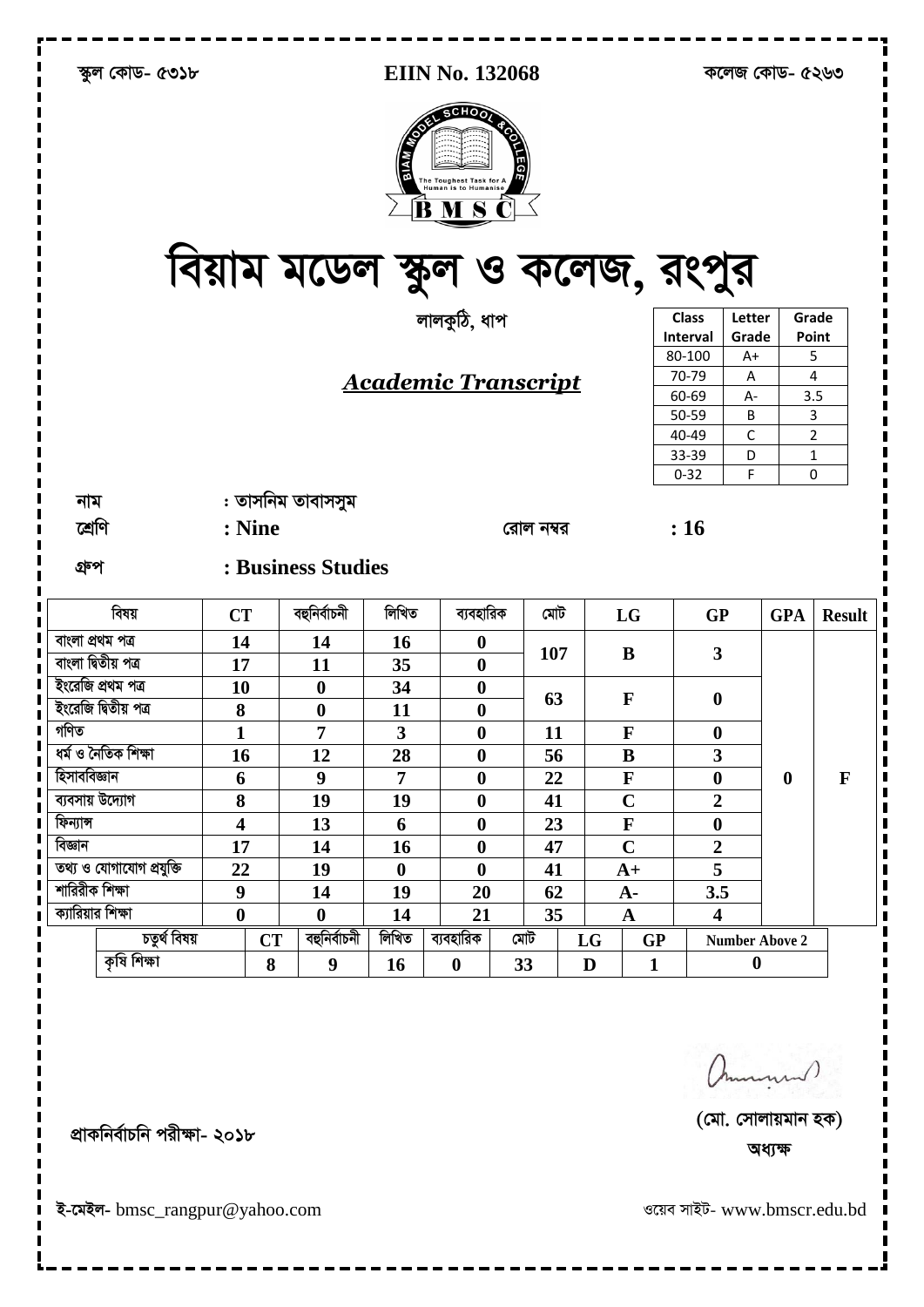|                     | স্কুল কোড- ৫৩১৮          |                  |                                 |                         | <b>EIIN No. 132068</b>                                                                                             |                             | কলেজ কোড- ৫২৬৩ |                  |                         |                       |                  |                |
|---------------------|--------------------------|------------------|---------------------------------|-------------------------|--------------------------------------------------------------------------------------------------------------------|-----------------------------|----------------|------------------|-------------------------|-----------------------|------------------|----------------|
|                     |                          |                  | বিয়াম মডেল স্কুল ও কলেজ, রংপুর | <b>MVIB</b>             | <b>CONFERENCE</b><br><b>Toughest Task for</b><br><b>Human</b> is to Humanise<br>$\overline{M}$ $\overline{S}$<br>B | i<br>Soe                    |                |                  |                         |                       |                  |                |
|                     |                          |                  |                                 |                         | লালকুঠি, ধাপ                                                                                                       |                             |                |                  | <b>Class</b>            | Letter                | Grade            |                |
|                     |                          |                  |                                 |                         |                                                                                                                    |                             |                |                  | <b>Interval</b>         | Grade                 | Point            |                |
|                     |                          |                  |                                 |                         |                                                                                                                    |                             |                |                  | 80-100                  | $A+$                  |                  | 5<br>4         |
|                     |                          |                  |                                 |                         |                                                                                                                    | <u> Academic Transcript</u> |                |                  | 70-79<br>60-69          | Α<br>A-               |                  | 3.5            |
|                     |                          |                  |                                 |                         |                                                                                                                    |                             |                |                  | 50-59                   | B                     |                  | 3              |
|                     |                          |                  |                                 |                         |                                                                                                                    |                             |                |                  | 40-49                   | $\mathsf C$           |                  | $\overline{2}$ |
|                     |                          |                  |                                 |                         |                                                                                                                    |                             |                |                  | 33-39                   | D                     |                  | 1              |
|                     |                          |                  |                                 |                         |                                                                                                                    |                             |                |                  | $0 - 32$                | F                     |                  | 0              |
| নাম                 |                          |                  | : এ এস এম ইসতিয়াক              |                         |                                                                                                                    |                             |                |                  |                         |                       |                  |                |
| শ্ৰেণি              |                          | : Nine           |                                 |                         |                                                                                                                    | রোল নম্বর                   |                |                  | : 22                    |                       |                  |                |
|                     |                          |                  |                                 |                         |                                                                                                                    |                             |                |                  |                         |                       |                  |                |
| গ্ৰুপ               |                          |                  | : Business Studies              |                         |                                                                                                                    |                             |                |                  |                         |                       |                  |                |
|                     | বিষয়                    | <b>CT</b>        | বহুনিৰ্বাচনী                    | লিখিত                   | ব্যবহারিক                                                                                                          | মেট                         |                | LG               | <b>GP</b>               |                       | <b>GPA</b>       | <b>Result</b>  |
| বাংলা প্ৰথম পত্ৰ    |                          | 14               | 16                              | 29                      | $\boldsymbol{0}$                                                                                                   |                             |                |                  |                         |                       |                  |                |
| বাংলা দ্বিতীয় পত্ৰ |                          | 16               | 15                              | 33                      | $\boldsymbol{0}$                                                                                                   | 123                         |                | $A-$             | 3.5                     |                       |                  |                |
|                     | ইংরেজি প্রথম পত্র        | 11               | $\boldsymbol{0}$                | 34                      | $\boldsymbol{0}$                                                                                                   |                             |                |                  |                         |                       |                  |                |
|                     | ইংরেজি দ্বিতীয় পত্র     | $\boldsymbol{0}$ | $\boldsymbol{0}$                | 33                      | $\boldsymbol{0}$                                                                                                   | 78                          |                | $\mathbf{F}$     | $\boldsymbol{0}$        |                       |                  |                |
| গণিত                |                          | $\boldsymbol{0}$ | 16                              | 6                       | $\boldsymbol{0}$                                                                                                   | 22                          |                | $\mathbf F$      | $\boldsymbol{0}$        |                       |                  |                |
|                     | ধৰ্ম ও নৈতিক শিক্ষা      | $\boldsymbol{0}$ | 11                              | 35                      | $\boldsymbol{0}$                                                                                                   | 46                          |                | $\mathbf C$      | $\boldsymbol{0}$        |                       |                  |                |
| হিসাববিজ্ঞান        |                          | $\overline{2}$   | 10                              | $\overline{\mathbf{4}}$ | $\boldsymbol{0}$                                                                                                   | 16                          |                | F                | $\boldsymbol{0}$        |                       | $\boldsymbol{0}$ | $\mathbf{F}$   |
| ব্যবসায় উদ্যোগ     |                          | 8                | 18                              | 18                      | $\boldsymbol{0}$                                                                                                   | 39                          |                | $\mathbf D$      | $\mathbf{1}$            |                       |                  |                |
| ফিন্যান্স           |                          | 14               | 16                              | 15                      | $\boldsymbol{0}$                                                                                                   | 45                          |                | $\mathbf C$      | $\boldsymbol{2}$        |                       |                  |                |
| বিজ্ঞান             |                          | $\boldsymbol{0}$ | 14                              | 26                      | $\boldsymbol{0}$                                                                                                   | 40                          |                | $\overline{C}$   | $\overline{2}$          |                       |                  |                |
|                     | তথ্য ও যোগাযোগ প্রযুক্তি | 18               | 23                              | $\boldsymbol{0}$        | $\boldsymbol{0}$                                                                                                   | 41                          |                | $A+$             | 5                       |                       |                  |                |
| শারিরীক শিক্ষা      |                          | 14               | 13                              | 14                      | 20                                                                                                                 | 61                          |                | $A-$             | 3.5                     |                       |                  |                |
| ক্যারিয়ার শিক্ষা   |                          | $\boldsymbol{0}$ | $\boldsymbol{0}$                | 15                      | 23                                                                                                                 | 38                          |                | $\mathbf A$      | $\overline{\mathbf{4}}$ |                       |                  |                |
|                     | চতুৰ্থ বিষয়             |                  | বহুনিৰ্বাচনী<br><b>CT</b>       | লিখিত                   | ব্যবহারিক                                                                                                          | মেট                         | LG             | GP               |                         | <b>Number Above 2</b> |                  |                |
|                     | কৃষি শিক্ষা              |                  | $\boldsymbol{0}$<br>13          | 15                      | $\boldsymbol{0}$                                                                                                   | 28                          | $\mathbf F$    | $\boldsymbol{0}$ |                         | $\boldsymbol{0}$      |                  |                |
|                     |                          |                  |                                 |                         |                                                                                                                    |                             |                |                  |                         |                       |                  |                |

ammund)

ওয়েব সাইট- www.bmscr.edu.bd

প্রাকনির্বাচনি পরীক্ষা- ২০১৮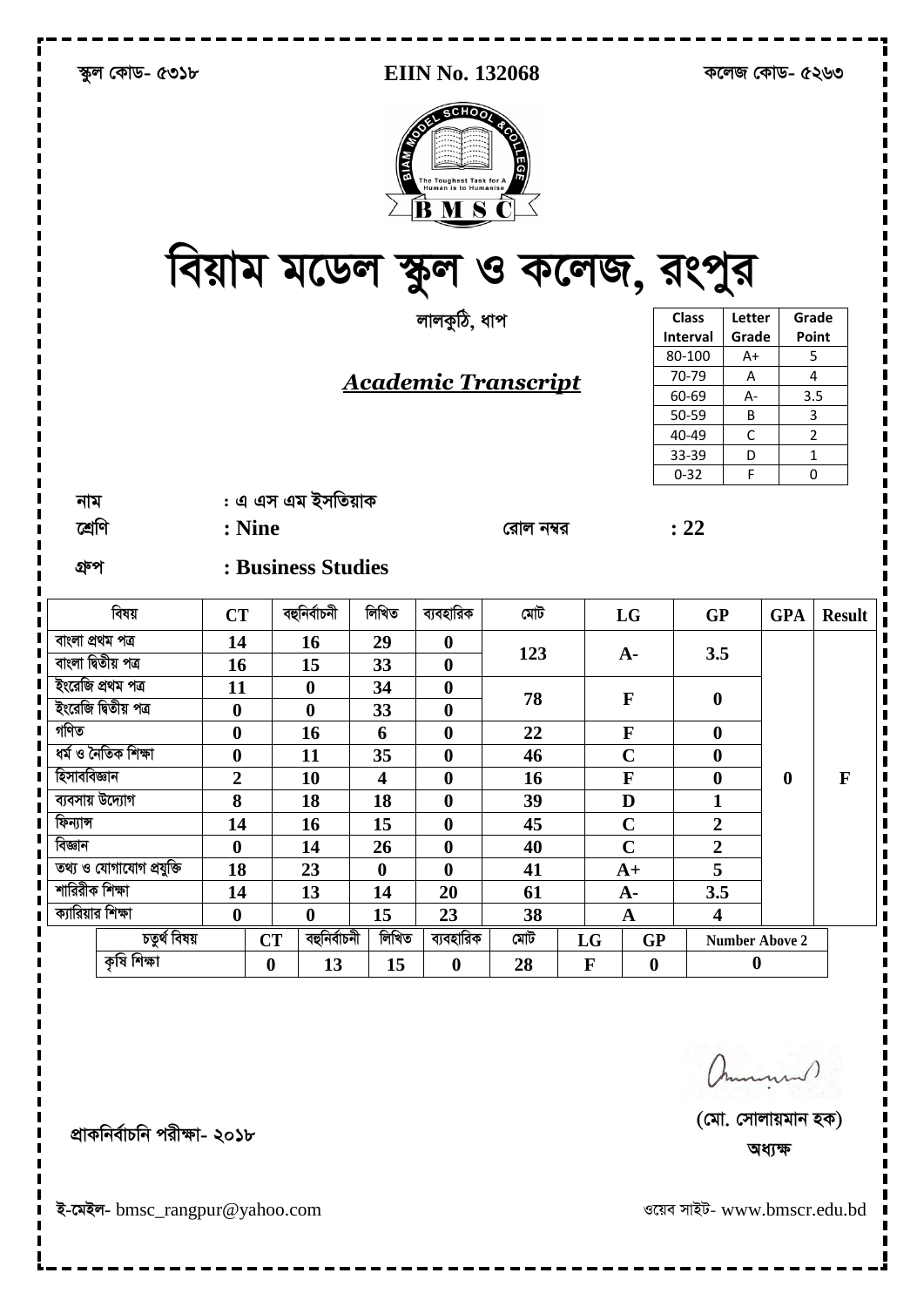|                      | স্কুল কোড- ৫৩১৮          |                  |                                 |                  | <b>EIIN No. 132068</b> |                            | কলেজ কোড- ৫২৬৩ |                         |                         |                       |                  |               |
|----------------------|--------------------------|------------------|---------------------------------|------------------|------------------------|----------------------------|----------------|-------------------------|-------------------------|-----------------------|------------------|---------------|
|                      |                          |                  | বিয়াম মডেল স্কুল ও কলেজ, রংপুর | <b>EST</b>       | <b>SCHOOT</b><br>B     | <b>LEGE</b>                |                |                         |                         |                       |                  |               |
|                      |                          |                  |                                 |                  | লালকুঠি, ধাপ           |                            |                |                         | <b>Class</b>            | Letter                | Grade            |               |
|                      |                          |                  |                                 |                  |                        |                            |                |                         | Interval                | Grade                 | Point            |               |
|                      |                          |                  |                                 |                  |                        |                            |                |                         | 80-100                  | A+                    | 5                |               |
|                      |                          |                  |                                 |                  |                        | <u>Academic Transcript</u> |                |                         | 70-79                   | $\overline{A}$        |                  | 4             |
|                      |                          |                  |                                 |                  |                        |                            |                |                         | 60-69                   | $A -$                 | 3.5              |               |
|                      |                          |                  |                                 |                  |                        |                            |                |                         | 50-59<br>40-49          | B<br>C                |                  | 3             |
|                      |                          |                  |                                 |                  |                        |                            |                |                         | 33-39                   | D                     | 2<br>1           |               |
|                      |                          |                  |                                 |                  |                        |                            |                |                         | $0 - 32$                | F                     | 0                |               |
| নাম                  |                          |                  | : মাশরাফি বিন মোস্তফা           |                  |                        |                            |                |                         |                         |                       |                  |               |
|                      |                          |                  |                                 |                  |                        |                            |                |                         |                         |                       |                  |               |
| শ্ৰেণি               |                          | : Nine           |                                 |                  |                        | রোল নম্বর                  |                |                         | : 27                    |                       |                  |               |
| গ্ৰুপ                |                          |                  | : Business Studies              |                  |                        |                            |                |                         |                         |                       |                  |               |
|                      | বিষয়                    | <b>CT</b>        | বহুনিৰ্বাচনী                    | লিখিত            | ব্যবহারিক              | মোট                        |                | LG                      | <b>GP</b>               |                       | <b>GPA</b>       | <b>Result</b> |
| বাংলা প্ৰথম পত্ৰ     |                          | 13               | 18                              | 38               | $\boldsymbol{0}$       | 143                        |                | A                       | 4                       |                       |                  |               |
| বাংলা দ্বিতীয় পত্ৰ  |                          | 17               | 14                              | 43               | $\boldsymbol{0}$       |                            |                |                         |                         |                       |                  |               |
| ইংরেজি প্রথম পত্র    |                          | 12               | $\boldsymbol{0}$                | 42               | $\boldsymbol{0}$       | 90                         |                | $\mathbf{F}$            |                         |                       |                  |               |
| ইংরেজি দ্বিতীয় পত্র |                          | 8                | $\boldsymbol{0}$                | 28               | $\boldsymbol{0}$       |                            |                |                         | $\boldsymbol{0}$        |                       |                  |               |
| গণিত                 |                          | 4                | 15                              | 14               | $\boldsymbol{0}$       | 33                         |                | D                       | 1                       |                       |                  |               |
| ধৰ্ম ও নৈতিক শিক্ষা  |                          | 14               | 15                              | 38               | $\boldsymbol{0}$       | 67                         |                | ${\bf A}$ -             | 3.5                     |                       |                  |               |
| হিসাববিজ্ঞান         |                          | 5                | 14                              | 6                | $\boldsymbol{0}$       | 25                         |                | $\mathbf F$             | $\boldsymbol{0}$        |                       | $\boldsymbol{0}$ | $\mathbf F$   |
| ব্যবসায় উদ্যোগ      |                          | $\overline{7}$   | 26                              | 26               | $\bf{0}$               | 50                         |                | ${\bf B}$               | $\mathbf{3}$            |                       |                  |               |
| ফিন্যান্স            |                          | 15               | 17                              | 18               | $\boldsymbol{0}$       | 50                         |                | ${\bf B}$               | $\overline{\mathbf{3}}$ |                       |                  |               |
| বিজ্ঞান              |                          | 17               | 17                              | 32               | $\boldsymbol{0}$       | 66                         |                | $A -$                   | 3.5                     |                       |                  |               |
|                      | তথ্য ও যোগাযোগ প্রযুক্তি | 19               | 21                              | $\boldsymbol{0}$ | $\bf{0}$               | 40                         |                | $A+$                    | 5                       |                       |                  |               |
| শারিরীক শিক্ষা       |                          | 14               | 11                              | 22               | 20                     | 67                         |                | $A -$                   | 3.5                     |                       |                  |               |
| ক্যারিয়ার শিক্ষা    |                          | $\boldsymbol{0}$ | $\bf{0}$                        | 20               | 22                     | 42                         |                | $A+$                    | 5                       |                       |                  |               |
|                      | চতুৰ্থ বিষয়             |                  | বহুনিৰ্বাচনী<br><b>CT</b>       | লিখিত            | ব্যবহারিক              | মেট                        | LG             | <b>GP</b>               |                         | <b>Number Above 2</b> |                  |               |
|                      | কৃষি শিক্ষা              |                  | 10<br>14                        | 29               | $\boldsymbol{0}$       | 53                         | $\bf{B}$       | $\overline{\mathbf{3}}$ |                         | $\mathbf{1}$          |                  |               |
|                      |                          |                  |                                 |                  |                        |                            |                |                         |                         |                       |                  |               |

ammund)

ওয়েব সাইট- www.bmscr.edu.bd

প্ৰাকনিৰ্বাচনি পরীক্ষা- ২০১৮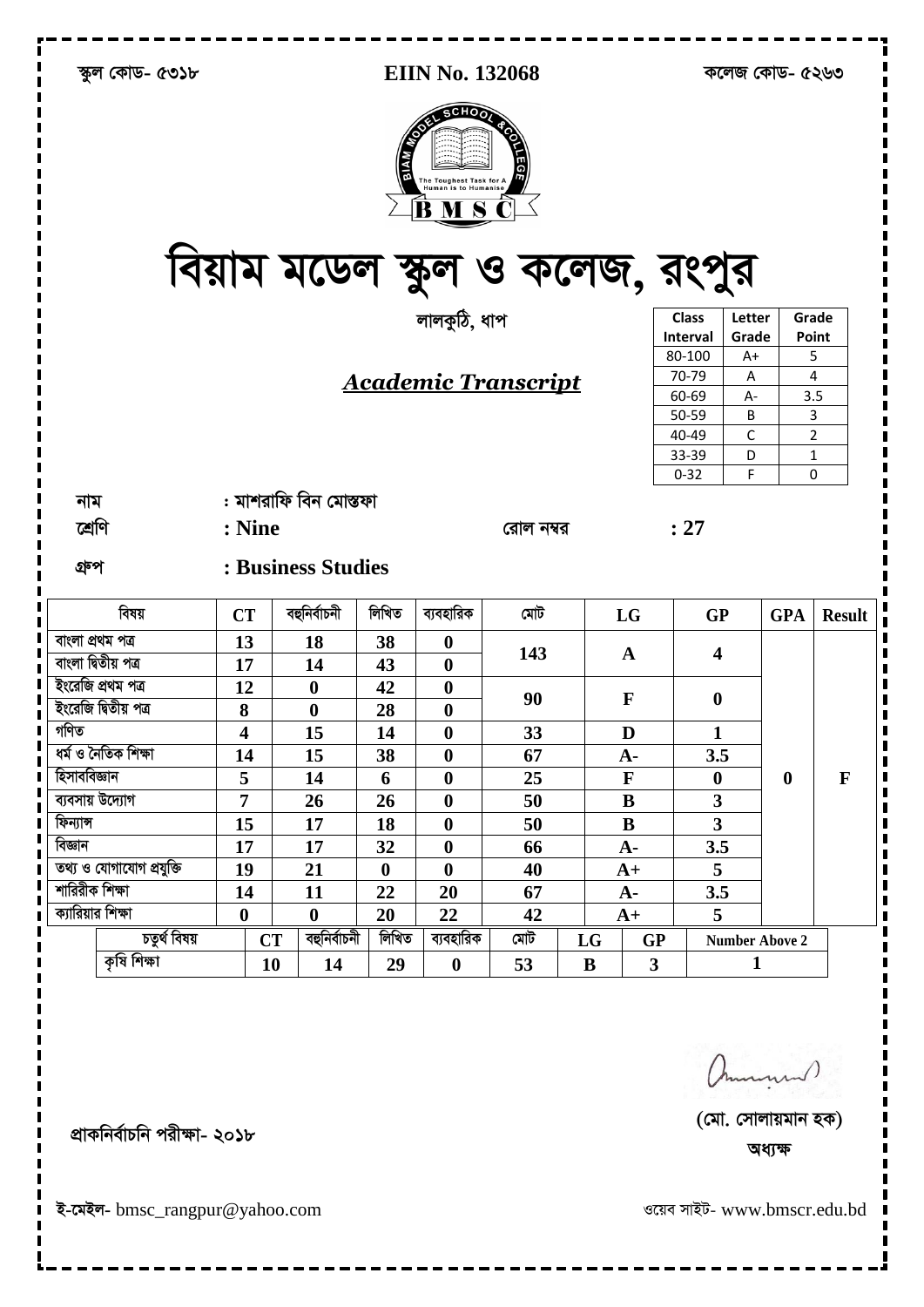| স্কুল কোড- ৫৩১৮          |                         |                  |                    |                  | <b>EIIN No. 132068</b>                                                                              |                                        | কলেজ কোড- ৫২৬৩ |                  |                         |                       |                  |               |
|--------------------------|-------------------------|------------------|--------------------|------------------|-----------------------------------------------------------------------------------------------------|----------------------------------------|----------------|------------------|-------------------------|-----------------------|------------------|---------------|
|                          |                         |                  |                    |                  | <b>SCHOOT</b><br><b>REA</b><br>The Toughest Task for A<br><b>Human is to Humanise</b><br><b>BMS</b> | 195<br>বিয়াম মডেল স্কুল ও কলেজ, রংপুর |                |                  |                         |                       |                  |               |
|                          |                         |                  |                    |                  | লালকুঠি, ধাপ                                                                                        |                                        |                |                  | <b>Class</b>            | Letter                |                  | Grade         |
|                          |                         |                  |                    |                  |                                                                                                     |                                        |                |                  | <b>Interval</b>         | Grade                 |                  | Point         |
|                          |                         |                  |                    |                  |                                                                                                     |                                        |                |                  | 80-100                  | A+                    |                  | 5             |
|                          |                         |                  |                    |                  |                                                                                                     | <b>Academic Transcript</b>             |                |                  | 70-79                   | A                     |                  | 4             |
|                          |                         |                  |                    |                  |                                                                                                     |                                        |                |                  | 60-69                   | $A -$                 |                  | 3.5           |
|                          |                         |                  |                    |                  |                                                                                                     |                                        |                |                  | 50-59                   | B                     |                  | 3             |
|                          |                         |                  |                    |                  |                                                                                                     |                                        |                |                  | 40-49<br>33-39          | С<br>D                |                  | 2<br>1        |
|                          |                         |                  |                    |                  |                                                                                                     |                                        |                |                  | $0 - 32$                | F                     |                  | 0             |
| নাম                      |                         | : শ্রাবণী আক্তার |                    |                  |                                                                                                     |                                        |                |                  |                         |                       |                  |               |
|                          |                         |                  |                    |                  |                                                                                                     |                                        |                |                  |                         |                       |                  |               |
| শ্ৰেণি                   |                         | : Nine           |                    |                  |                                                                                                     | রোল নম্বর                              |                |                  | : 28                    |                       |                  |               |
| গ্ৰুপ                    |                         |                  | : Business Studies |                  |                                                                                                     |                                        |                |                  |                         |                       |                  |               |
| বিষয়                    | <b>CT</b>               |                  | বহুনিৰ্বাচনী       | লিখিত            | ব্যবহারিক                                                                                           | মেট                                    |                | LG               | <b>GP</b>               |                       | <b>GPA</b>       | <b>Result</b> |
| বাংলা প্ৰথম পত্ৰ         | 12                      |                  | 13                 | 25               | $\boldsymbol{0}$                                                                                    | 122                                    |                |                  | 3.5                     |                       |                  |               |
| বাংলা দ্বিতীয় পত্ৰ      | 16                      |                  | 11                 | 45               | $\boldsymbol{0}$                                                                                    |                                        |                | $A -$            |                         |                       |                  |               |
| ইংরেজি প্রথম পত্র        | 8                       |                  | $\boldsymbol{0}$   | 19               | $\boldsymbol{0}$                                                                                    |                                        |                |                  |                         |                       |                  |               |
| ইংরেজি দ্বিতীয় পত্র     | 8                       |                  | $\boldsymbol{0}$   | 7                | $\boldsymbol{0}$                                                                                    | 42                                     |                | $\mathbf{F}$     | $\boldsymbol{0}$        |                       |                  |               |
| গণিত                     | $\overline{\mathbf{3}}$ |                  | 11                 | $\boldsymbol{0}$ | $\boldsymbol{0}$                                                                                    | 14                                     |                | $\mathbf F$      | $\boldsymbol{0}$        |                       |                  |               |
| ধৰ্ম ও নৈতিক শিক্ষা      | 15                      |                  | 8                  | 38               | $\boldsymbol{0}$                                                                                    | 61                                     |                | ${\bf A}$ -      | 3.5                     |                       |                  |               |
| হিসাববিজ্ঞান             | $\overline{7}$          |                  | 6                  | $\boldsymbol{0}$ | $\boldsymbol{0}$                                                                                    | 13                                     |                | $\mathbf F$      | $\boldsymbol{0}$        |                       | $\boldsymbol{0}$ | $\mathbf{F}$  |
| ব্যবসায় উদ্যোগ          | 10                      |                  | 26                 | 26               | $\boldsymbol{0}$                                                                                    | 46                                     |                | $\mathbf C$      | $\overline{2}$          |                       |                  |               |
| ফিন্যান্স                | $\boldsymbol{2}$        |                  | 8                  | $\overline{7}$   | $\boldsymbol{0}$                                                                                    | 17                                     |                | $\mathbf F$      | $\boldsymbol{0}$        |                       |                  |               |
| বিজ্ঞান                  | 16                      |                  | 15                 | 20               | $\boldsymbol{0}$                                                                                    | 51                                     |                | $\bf{B}$         | $\mathbf{3}$            |                       |                  |               |
| তথ্য ও যোগাযোগ প্রযুক্তি | 10                      |                  | 20                 | $\boldsymbol{0}$ | $\boldsymbol{0}$                                                                                    | 30                                     |                | $A -$            | 3.5                     |                       |                  |               |
| শারিরীক শিক্ষা           | 11                      |                  | 15                 | 24               | 20                                                                                                  | 70                                     |                | $\mathbf A$      | $\boldsymbol{4}$        |                       |                  |               |
| ক্যারিয়ার শিক্ষা        | $\boldsymbol{0}$        |                  | $\boldsymbol{0}$   | 15               | 23                                                                                                  | 38                                     |                | $\mathbf A$      | $\overline{\mathbf{4}}$ |                       |                  |               |
| চতুৰ্থ বিষয়             |                         | <b>CT</b>        | বহুনিৰ্বাচনী       | লিখিত            | ব্যবহারিক                                                                                           | মেট                                    | LG             | <b>GP</b>        |                         | <b>Number Above 2</b> |                  |               |
| কৃষি শিক্ষা              |                         | 6                | 10                 | 26               | $\boldsymbol{0}$                                                                                    | 42                                     | $\mathbf C$    | $\boldsymbol{2}$ |                         | $\boldsymbol{0}$      |                  |               |
|                          |                         |                  |                    |                  |                                                                                                     |                                        |                |                  |                         |                       |                  |               |

ammund)

इ-त्मरन- bmsc\_rangpur@yahoo.com

প্রাকনির্বাচনি পরীক্ষা- ২০১৮

ওয়েব সাইট- www.bmscr.edu.bd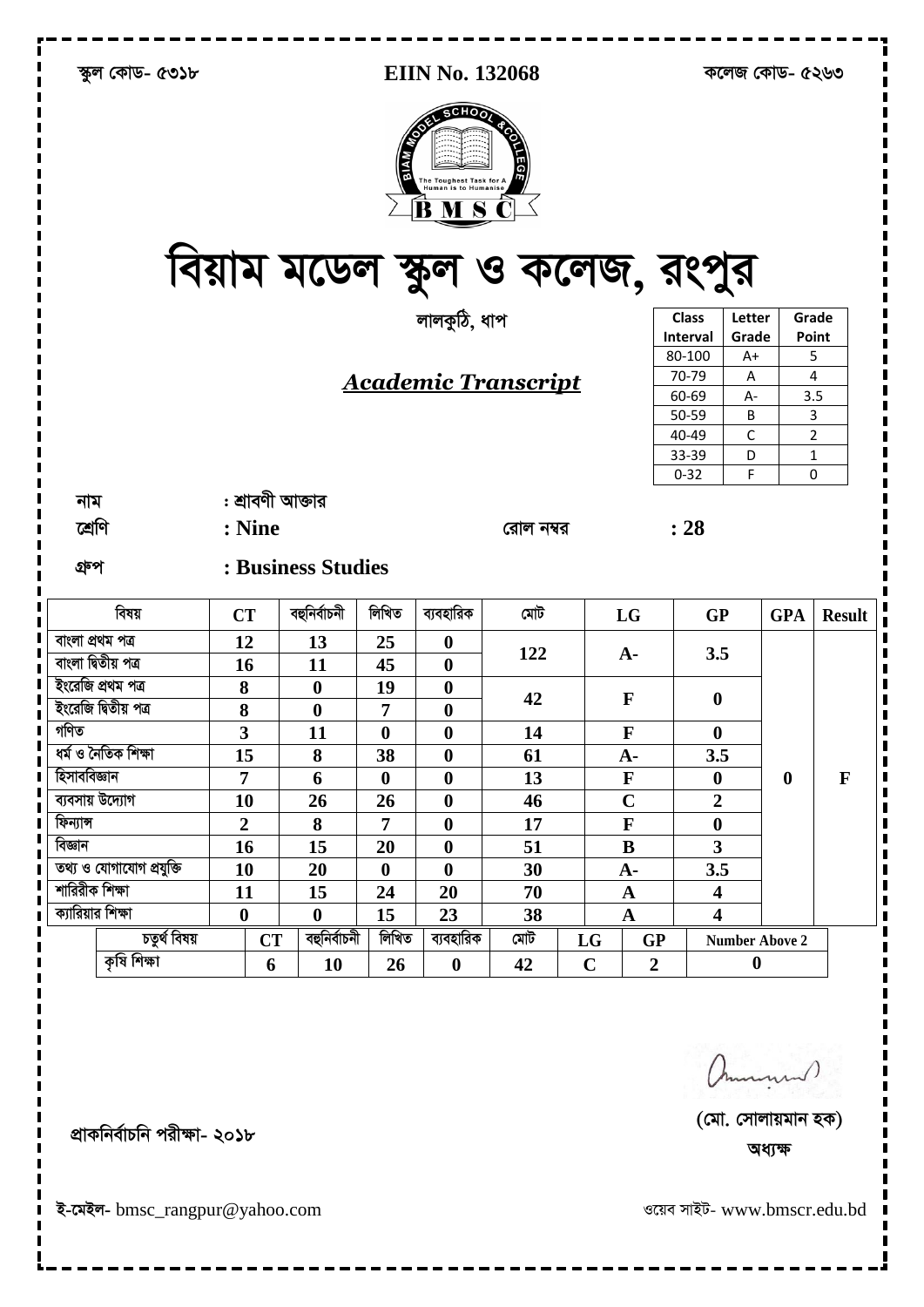|                          | স্কুল কোড- ৫৩১৮ |                  |           |                    |                  | EIIN No. 132068   |                                         | কলেজ কোড- ৫২৬৩ |                  |                         |                       |                  |               |
|--------------------------|-----------------|------------------|-----------|--------------------|------------------|-------------------|-----------------------------------------|----------------|------------------|-------------------------|-----------------------|------------------|---------------|
|                          |                 |                  |           |                    | <b>WAIS</b>      | <b>CONFERENCE</b> | LEGI<br>বিয়াম মডেল স্কুল ও কলেজ, রংপুর |                |                  |                         |                       |                  |               |
|                          |                 |                  |           |                    |                  | লালকুঠি, ধাপ      |                                         |                |                  | <b>Class</b>            | Letter                | Grade            |               |
|                          |                 |                  |           |                    |                  |                   |                                         |                |                  | Interval                | Grade                 | Point            |               |
|                          |                 |                  |           |                    |                  |                   |                                         |                |                  | 80-100                  | $A+$                  |                  | 5             |
|                          |                 |                  |           |                    |                  |                   | <u>Academic Transcript</u>              |                |                  | 70-79                   | Α                     |                  | 4             |
|                          |                 |                  |           |                    |                  |                   |                                         |                |                  | 60-69                   | A-                    | 3.5              |               |
|                          |                 |                  |           |                    |                  |                   |                                         |                |                  | 50-59<br>40-49          | B<br>C                |                  | 3<br>2        |
|                          |                 |                  |           |                    |                  |                   |                                         |                |                  | 33-39                   | D                     |                  | 1             |
|                          |                 |                  |           |                    |                  |                   |                                         |                |                  | $0 - 32$                | F                     |                  | 0             |
|                          |                 |                  |           |                    |                  |                   |                                         |                |                  |                         |                       |                  |               |
| নাম                      |                 |                  |           | : শাহরিয়ার ইসলাম  |                  |                   |                                         |                |                  |                         |                       |                  |               |
| শ্ৰেণি                   |                 |                  | : Nine    |                    |                  |                   | রোল নম্বর                               |                |                  | :36                     |                       |                  |               |
| গ্ৰুপ                    |                 |                  |           | : Business Studies |                  |                   |                                         |                |                  |                         |                       |                  |               |
|                          | বিষয়           | <b>CT</b>        |           | বহুনিৰ্বাচনী       | লিখিত            | ব্যবহারিক         | মেট                                     |                | LG               | <b>GP</b>               |                       | <b>GPA</b>       | <b>Result</b> |
| বাংলা প্ৰথম পত্ৰ         |                 | 11               |           | 13                 | 20               | $\boldsymbol{0}$  |                                         |                |                  |                         |                       |                  |               |
| বাংলা দ্বিতীয় পত্ৰ      |                 | 16               |           | 13                 | 35               | $\boldsymbol{0}$  | 108                                     |                | B                | 3                       |                       |                  |               |
| ইংরেজি প্রথম পত্র        |                 | $\boldsymbol{9}$ |           | $\boldsymbol{0}$   | 22               | $\boldsymbol{0}$  |                                         |                |                  |                         |                       |                  |               |
| ইংরেজি দিতীয় পত্র       |                 | 8                |           | $\boldsymbol{0}$   | 13               | $\boldsymbol{0}$  | 52                                      |                | $\mathbf F$      | $\boldsymbol{0}$        |                       |                  |               |
| গণিত                     |                 | 3                |           | 7                  | 1                | $\boldsymbol{0}$  | 11                                      |                | $\mathbf F$      | $\boldsymbol{0}$        |                       |                  |               |
| ধৰ্ম ও নৈতিক শিক্ষা      |                 | 15               |           | 12                 | 33               | $\boldsymbol{0}$  | 60                                      |                | $A -$            | 3.5                     |                       |                  |               |
| হিসাববিজ্ঞান             |                 | $\mathbf{1}$     |           | 9                  | $\boldsymbol{0}$ | $\bf{0}$          | 10                                      |                | $\mathbf F$      | $\boldsymbol{0}$        |                       | $\boldsymbol{0}$ | $\mathbf{F}$  |
| ব্যবসায় উদ্যোগ          |                 | 5                |           | 14                 | 14               | $\boldsymbol{0}$  | 29                                      |                | $\mathbf{F}$     | $\boldsymbol{0}$        |                       |                  |               |
| ফিন্যান্স                |                 | $\overline{2}$   |           | 10                 | $\boldsymbol{0}$ | $\boldsymbol{0}$  | 12                                      |                | $\mathbf F$      | $\boldsymbol{0}$        |                       |                  |               |
| বিজ্ঞান                  |                 | 12               |           | 12                 | 19               | $\boldsymbol{0}$  | 43                                      |                | $\mathbf F$      | $\boldsymbol{0}$        |                       |                  |               |
| তথ্য ও যোগাযোগ প্রযুক্তি |                 | 19               |           | 18                 | $\boldsymbol{0}$ | $\bf{0}$          | 37                                      |                | $\mathbf A$      | $\overline{\mathbf{4}}$ |                       |                  |               |
| শারিরীক শিক্ষা           |                 | 13               |           | 12                 | 18               | 20                | 63                                      |                | $A -$            | 3.5                     |                       |                  |               |
| ক্যারিয়ার শিক্ষা        |                 | $\boldsymbol{0}$ |           | $\boldsymbol{0}$   | $\overline{7}$   | 21                | 28                                      |                | $\bf{B}$         | $\overline{\mathbf{3}}$ |                       |                  |               |
|                          | চতুৰ্থ বিষয়    |                  | <b>CT</b> | বহুনিৰ্বাচনী       | লিখিত            | ব্যবহারিক         | মোট                                     | LG             | <b>GP</b>        |                         | <b>Number Above 2</b> |                  |               |
|                          | কৃষি শিক্ষা     |                  | 8         | $\mathbf{3}$       | 5                | $\boldsymbol{0}$  | 16                                      | $\mathbf F$    | $\boldsymbol{0}$ | $\boldsymbol{0}$        |                       |                  |               |
|                          |                 |                  |           |                    |                  |                   |                                         |                |                  |                         |                       |                  |               |

ammund)

ওয়েব সাইট- www.bmscr.edu.bd

প্রাকনির্বাচনি পরীক্ষা- ২০১৮

इ-त्मरन- bmsc\_rangpur@yahoo.com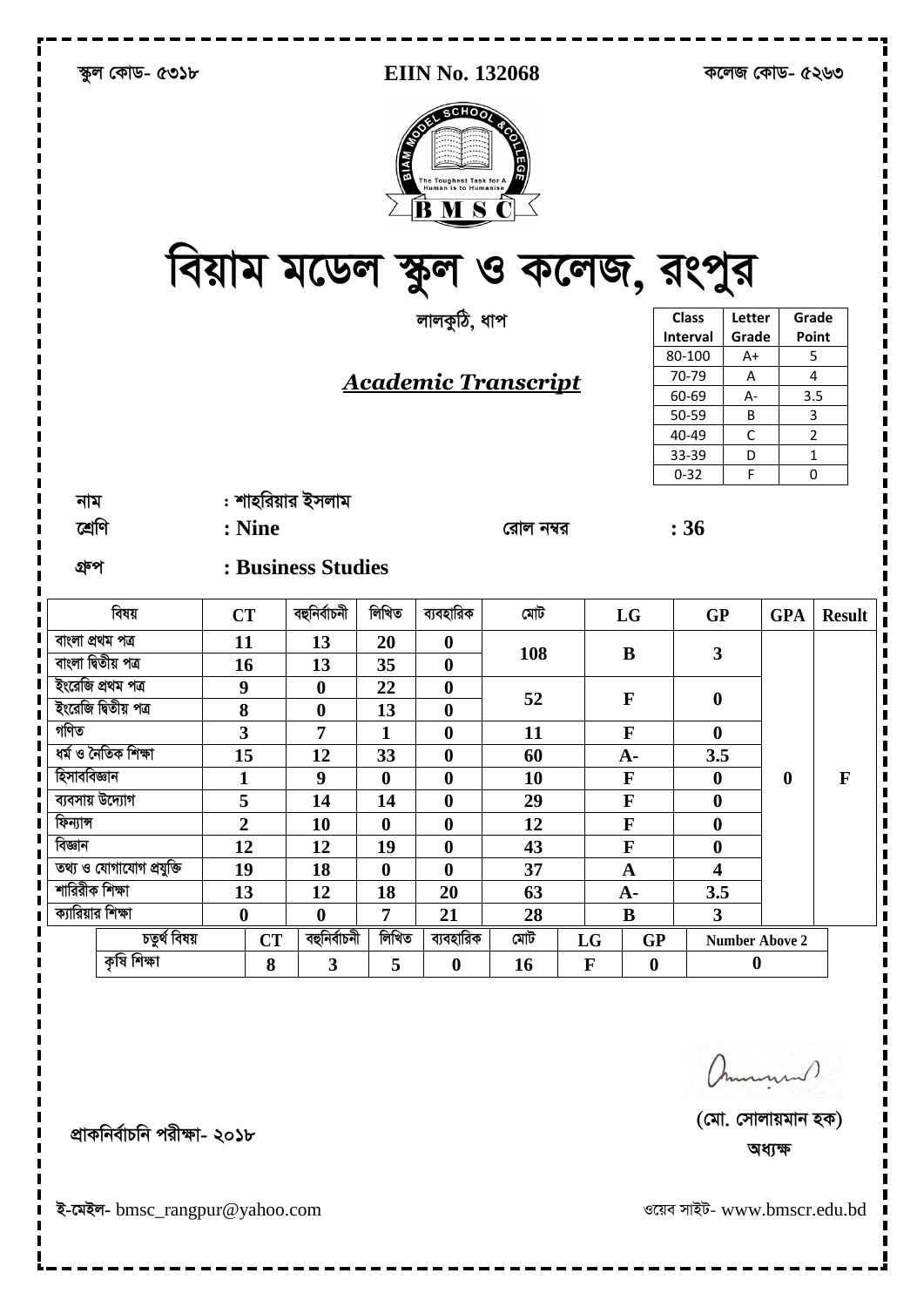| স্কুল কোড- ৫৩১৮          |                                 |                    |                  | <b>EIIN No. 132068</b> |                             | কলেজ কোড- ৫২৬৩ |                         |                         |                       |                  |               |
|--------------------------|---------------------------------|--------------------|------------------|------------------------|-----------------------------|----------------|-------------------------|-------------------------|-----------------------|------------------|---------------|
|                          | বিয়াম মডেল স্কুল ও কলেজ, রংপুর |                    |                  | <b>CONFERENCE</b>      | <b>HEGE</b>                 |                |                         |                         |                       |                  |               |
|                          |                                 |                    |                  | লালকুঠি, ধাপ           |                             |                |                         | <b>Class</b>            | Letter                |                  | Grade         |
|                          |                                 |                    |                  |                        |                             |                |                         | Interval                | Grade                 | Point            |               |
|                          |                                 |                    |                  |                        |                             |                |                         | 80-100                  | $A+$                  |                  | 5             |
|                          |                                 |                    |                  |                        | <u> Academic Transcript</u> |                |                         | 70-79                   | Α                     | 4                |               |
|                          |                                 |                    |                  |                        |                             |                |                         | 60-69<br>50-59          | A-<br>B               | 3.5              | 3             |
|                          |                                 |                    |                  |                        |                             |                |                         | 40-49                   | C                     |                  | 2             |
|                          |                                 |                    |                  |                        |                             |                |                         | 33-39                   | D                     | 1                |               |
|                          |                                 |                    |                  |                        |                             |                |                         | $0 - 32$                | F                     |                  | 0             |
| নাম                      |                                 | : ইফফাত জাহান অধরা |                  |                        |                             |                |                         |                         |                       |                  |               |
| শ্ৰেণি                   | : Nine                          |                    |                  |                        |                             |                |                         |                         |                       |                  |               |
|                          |                                 |                    |                  |                        | রোল নম্বর                   |                |                         | : 55                    |                       |                  |               |
| গ্ৰুপ                    |                                 | : Business Studies |                  |                        |                             |                |                         |                         |                       |                  |               |
| বিষয়                    | <b>CT</b>                       | বহুনিৰ্বাচনী       | লিখিত            | ব্যবহারিক              | মোট                         |                | LG                      | <b>GP</b>               |                       | <b>GPA</b>       | <b>Result</b> |
| বাংলা প্ৰথম পত্ৰ         | 13                              | 18                 | 35               | $\boldsymbol{0}$       |                             |                |                         |                         |                       |                  |               |
| বাংলা দ্বিতীয় পত্ৰ      | 16                              | 15                 | 49               | $\boldsymbol{0}$       | 146                         |                | A                       | 4                       |                       |                  |               |
| ইংরেজি প্রথম পত্র        | 13                              | $\boldsymbol{0}$   | 38               | $\boldsymbol{0}$       |                             |                |                         |                         |                       |                  |               |
| ইংরেজি দ্বিতীয় পত্র     | 11                              | $\boldsymbol{0}$   | 34               | $\boldsymbol{0}$       | 96                          |                | $\mathbf C$             | $\overline{2}$          |                       |                  |               |
| গণিত                     | $\overline{\mathbf{3}}$         | 6                  | 6                | $\boldsymbol{0}$       | 15                          |                | $\mathbf F$             | $\boldsymbol{0}$        |                       |                  |               |
| ধৰ্ম ও নৈতিক শিক্ষা      | 14                              | 12                 | 44               | $\boldsymbol{0}$       | 70                          |                | A                       | $\overline{\mathbf{4}}$ |                       |                  |               |
| হিসাববিজ্ঞান             | 8                               | 9                  | $\boldsymbol{9}$ | $\bf{0}$               | 26                          |                | $\mathbf F$             | $\bf{0}$                |                       | $\boldsymbol{0}$ | $\mathbf F$   |
| ব্যবসায় উদ্যোগ          | 12                              | 39                 | 39               | $\boldsymbol{0}$       | 66                          |                | ${\bf A}$ -             | 3.5                     |                       |                  |               |
| ফিন্যান্স                | 16                              | 12                 | 27               | $\boldsymbol{0}$       | 55                          |                | $\bf{B}$                | $\overline{\mathbf{3}}$ |                       |                  |               |
| বিজ্ঞান                  | 14                              | 16                 | 34               | $\boldsymbol{0}$       | 64                          |                | $A -$                   | 3.5                     |                       |                  |               |
| তথ্য ও যোগাযোগ প্ৰযুক্তি | 20                              | 17                 | $\boldsymbol{0}$ | $\bf{0}$               | 37                          |                | $\mathbf A$             | $\overline{\mathbf{4}}$ |                       |                  |               |
| শারিরীক শিক্ষা           | 12                              | 16                 | 32               | 20                     | 80                          |                | $A+$                    | 5                       |                       |                  |               |
| ক্যারিয়ার শিক্ষা        | $\boldsymbol{0}$                | $\boldsymbol{0}$   | 23               | 22                     | 45                          |                | $A+$                    | 5                       |                       |                  |               |
| চতুৰ্থ বিষয়             | <b>CT</b>                       | বহুনিৰ্বাচনী       | লিখিত            | ব্যবহারিক              | মেট                         | LG             | <b>GP</b>               |                         | <b>Number Above 2</b> |                  |               |
| কৃষি শিক্ষা              | 16                              | 10                 | 27               | $\boldsymbol{0}$       | 53                          | $\bf{B}$       | $\overline{\mathbf{3}}$ |                         | $\mathbf{1}$          |                  |               |
|                          |                                 |                    |                  |                        |                             |                |                         |                         |                       |                  |               |

ammund)

ওয়েব সাইট- www.bmscr.edu.bd

প্ৰাকনিৰ্বাচনি পরীক্ষা- ২০১৮

इ-त्मर्शन- bmsc\_rangpur@yahoo.com